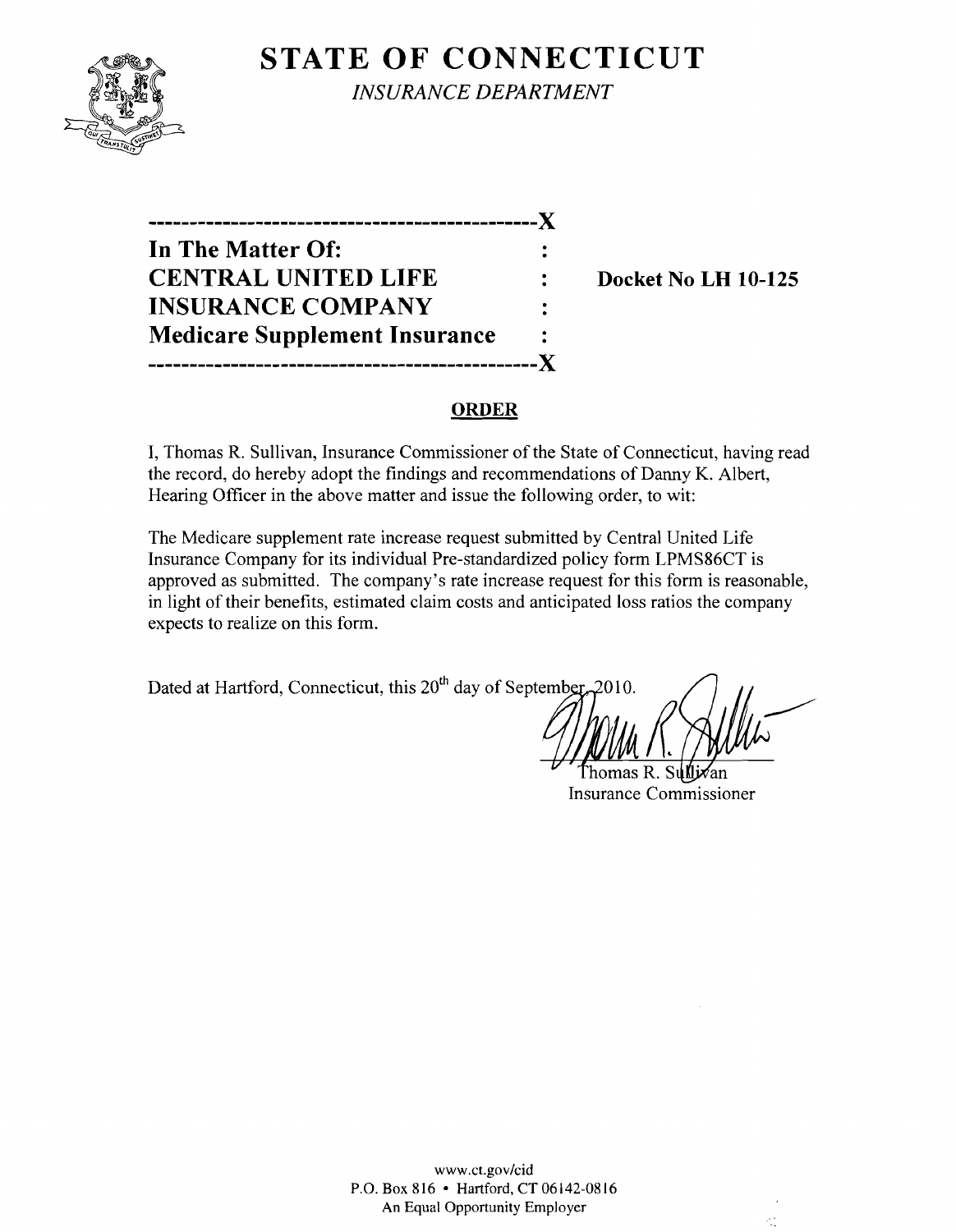## **STATE OF CONNECTICUT**



*INSURANCE DEPARTMENT* 

-------------------------------X

**In The Matter Of: CENTRAL UNITED LIFE : Docket No. LH 10-125 INSURANCE COMPANY Medicare Supplement Insurance -----------------------------------------------X** 

### **PROPOSED FINAL DECISION**

### 1. **INTRODUCTION**

The Insurance Commissioner of the State of Connecticut is empowered to review rates charged for individual and group Medicare supplement policies sold to any resident of this State who is eligible for Medicare. The source for this regulatory authority is contained in Chapter 700c and Section 38a-495a of the Connecticut General Statutes.

After due notice a hearing was held at the Insurance Department in Hartford on September 1, 2010 to consider whether or not the rate increase requested by Central United Life Insurance Company on its individual Pre-standardized supplement business should be approved.

No members from the general public attended the hearing.

No company representatives attended the hearing.

The hearing was conducted in accordance with the requirements of Section 38a-474, Connecticut General Statutes, the Uniform Administrative Procedures Act, Chapter 54 of the Connecticut General Statutes, and the Insurance Department Rules of Practice, Section 38a-8-1 et seq. of the Regulations of Connecticut State Agencies.

A Medicare supplement (or Medigap) policy is a private health insurance policy sold on an individual or group basis which provides benefits that are additional to the benefits provided by Medicare. For many years Medicare supplement policies have been highly regulated under both state and federal law to protect the interests of persons eligible for Medicare who depend on these policies to provide additional coverage for the costs of health care.

Effective December 1, 2005, Connecticut amended its program of standardized Medicare supplement policies in accordance with Section 38a-495a of the Connecticut General Statutes, and Sections 38a-495a-1 through 38a-495a-21 of the Regulations of Connecticut Agencies. This program, which conforms to federal requirements, provides that all insurers offering Medicare supplement policies for sale in the state must offer the basic "core" package of benefits known as Plan A. Insurers may also offer anyone or more of eleven other plans (Plans B through L).

> www.ct.gov/cid P.O. Box 816 • Hartford, CT 06142-0816 An Equal Opportunity Employer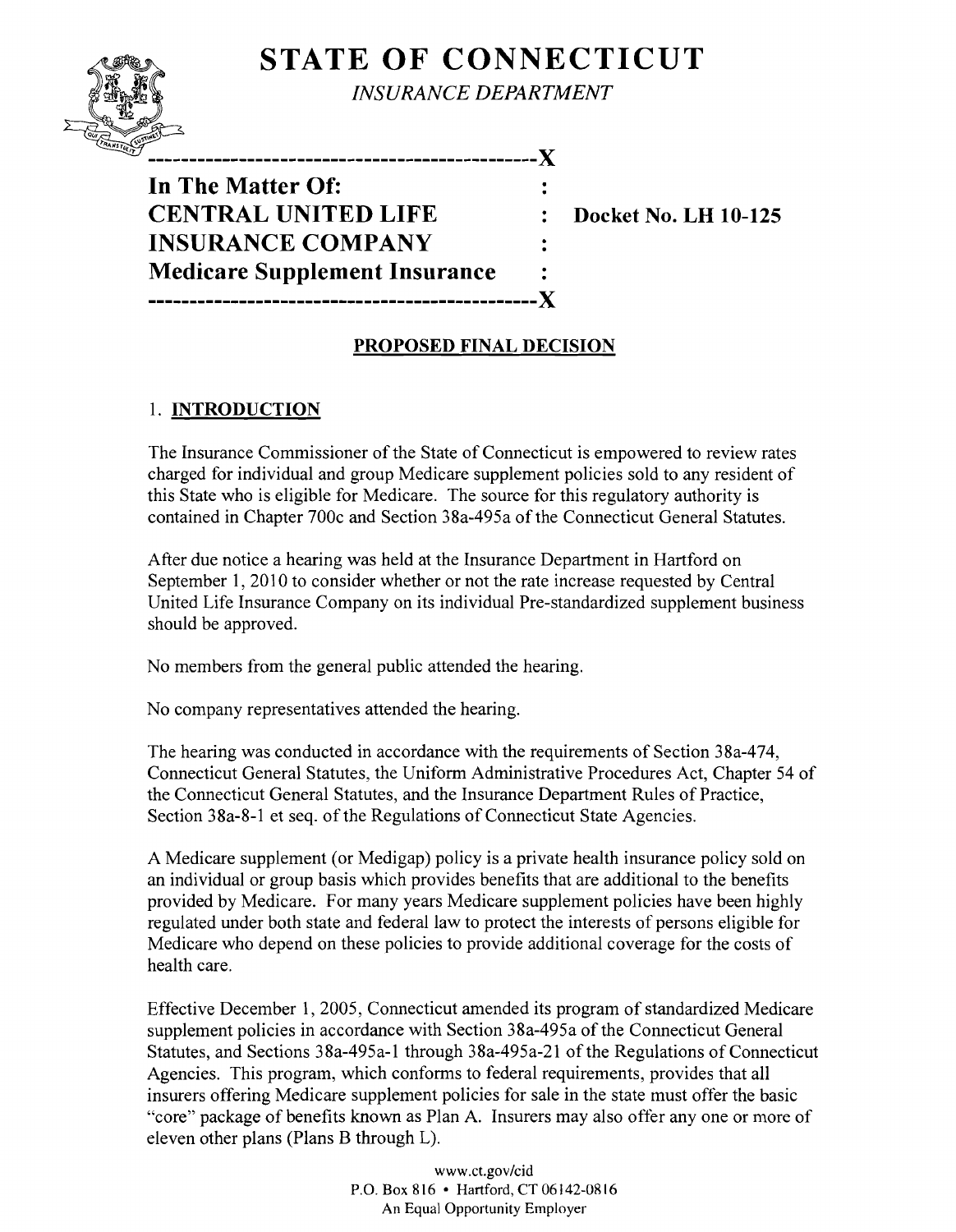Effective January 1,2006, in accordance with Section 38a-495c of the Connecticut General Statutes (as amended by Public Act 05-20) premiums for all Medicare supplement policies in the state must use community rating. Rates for Plans A through L must be computed without regard to age, gender, previous claims history or the medical condition of any person covered by a Medicare supplement policy or certificate.

The statute provides that coverage under Plan A through L may not be denied on the basis of age, gender, previous claims history or the medical condition of any covered person. Insurers may exclude benefits for losses incurred within six months from the effective date of coverage based on a pre-existing condition.

Effective October 1, 1998, carriers that offer Plan B or Plan C must make these plans as well as Plan A, available to all persons eligible for Medicare by reason of disability.

Insurers must also make the necessary arrangements to receive notice of all claims paid by Medicare for their insureds so that supplemental benefits can be computed and paid without requiring insureds to file claim forms for such benefits. This process of direct notice and automatic claims payment is commonly referred to as "piggybacking" or "crossover".

Sections 38a-495 and 38a-522 of the Connecticut General Statutes, and Section 38a-495a-l0 of the Regulations of Connecticut Agencies, state that individual and group Medicare supplement policies must have anticipated loss ratios of 65% and 75%, respectively. Under Sections 38a-495-7 and 38a-495a-l0 of the Regulations of Connecticut Agencies, filings for rate increases must demonstrate that actual and expected losses in relation to premiums meet these standards, and anticipated loss ratios for the entire future period for which the requested premiums are calculated to provide coverage must be expected to equal or exceed the appropriate loss ratio standard.

Section 38a-473 of the Connecticut General Statutes provides that no insurer may incorporate in its rates for Medicare supplement policies factors for expenses that exceed 150% of the average expense ratio for that insurer's entire written premium for all lines of health insurance for the previous calendar year.

### II. **FINDING OF FACT**

After reviewing the exhibits entered into the record of this proceeding, and utilizing the experience, technical competence and specialized knowledge of the Insurance Department, the undersigned makes the following findings of fact:

- 1. Central United Life Insurance Company has requested a rate increase of 7% for its individual pre-standardized Medicare supplement form LPMS86CT.
- 2. There are four in-force policies in Connecticut and 31 nationwide as of  $12/31/2009$ .
- 3. Central United did not certify that their expense factors are in compliance with section 38a-473, C.G.S..
- 4. The lifetime loss ratio for each form is expected to satisfy the Connecticut regulatory loss ratio requirement of 65%.